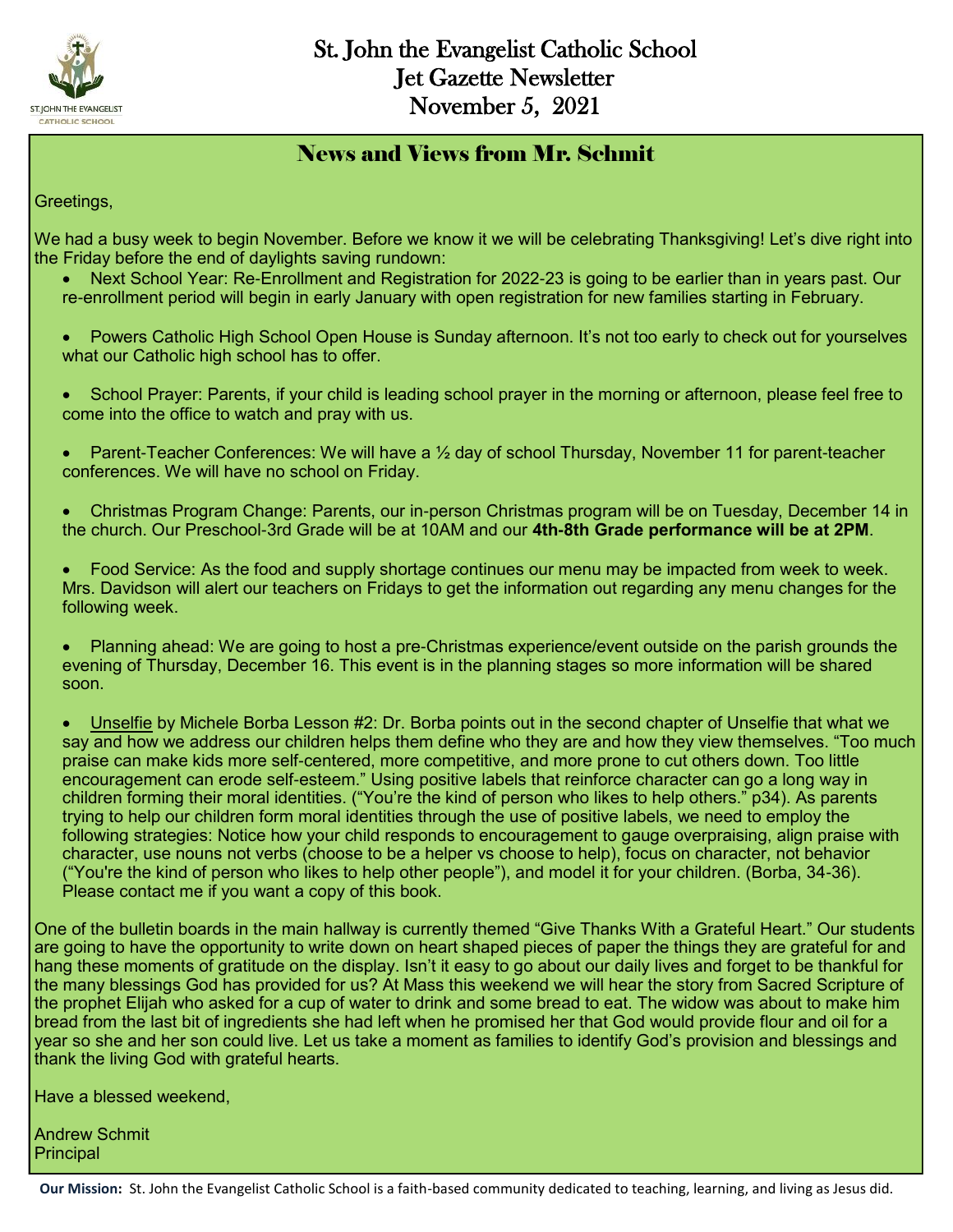## **Dates to Remember**

|              |                 | <b>NOVEMBER</b>                                                         |
|--------------|-----------------|-------------------------------------------------------------------------|
| Sunday       | 7               | Fall Back! Daylight Saving Time ends-Set clocks back one hour           |
| Sunday       | $\overline{7}$  | Powers Catholic High School Open House 12 PM to 3 PM                    |
| Sunday       | 7               | <b>DEADLINE EXTENDED!!-- Christmas Spiritwear Orders Due today!!</b>    |
| Monday       | 8               | Picture Retake Day                                                      |
| Thursday     | 11              | Half-Day for Students-11:30 AM Dismissal for Parent-Teacher Conferences |
| Friday       | 12 <sup>°</sup> | No School for Staff or Students                                         |
| Saturday     | 20              | <b>Happy Birthday Mr. Garbutt!</b>                                      |
| Wednesday 24 |                 | No School-Thanksgiving Break Begins                                     |
| Thursday     | 25              | <b>Happy Thanksgiving</b>                                               |
| Thursday     | 25              | <b>Happy Birthday Mrs. Wright!</b>                                      |
| Sunday       | 28              | <b>Advent Begins</b>                                                    |

#### **How to View Report Cards**

Our grades and attendance program is called PowerSchool. For new account setup, password resets, or other questions, please email Mrs. Wright at cwright@sjseducation.com.

#### **Directions for Report Card Printing/Viewing from the PowerSchool Parent Portal**

- 1. Log in to the parent portal (online report cards are NOT available in the mobile app)
- 2. Select the student from the upper left menu if multiple are available



- 3. Click on Report Card link from the left-side menu A. Standards Based Report Card (K-3)
	- B. Traditional Report Card (4-8)



4. With the report card displayed on the screen, click on the printer icon in the top blue bar (if you wish to have a printed copy.



5. Use the browser print window to select the printer and print the report card



Picture Retake Day will be next Monday, November 8th. Pictures will be taken first thing in the morning. Any students who were absent on our first picture day will be photographed. Students who wish to get a retake should return their initial picture package. **If your student needs a retake, please email the office or your child's teacher so that we can be sure your child does get his or her picture taken**. If you have questions, please contact the office.

#### **Reminder**

**Parent Teacher Conferences are next week (being held virtually). If you would like a conference with your child's teacher and have not scheduled one yet, please be sure to contact the teacher via email to set one up.** 

### **COLD WEATHER REMINDER**



Colder weather is upon us!! Please be sure students come to school everyday prepared to go outside. Our policy is to have outside recess everyday as long as temperatures are 10 degrees or above (factoring in the wind chill). Please be sure your children bring

warm coats or jackets for the cooler temperatures. It is also a good idea to label all items.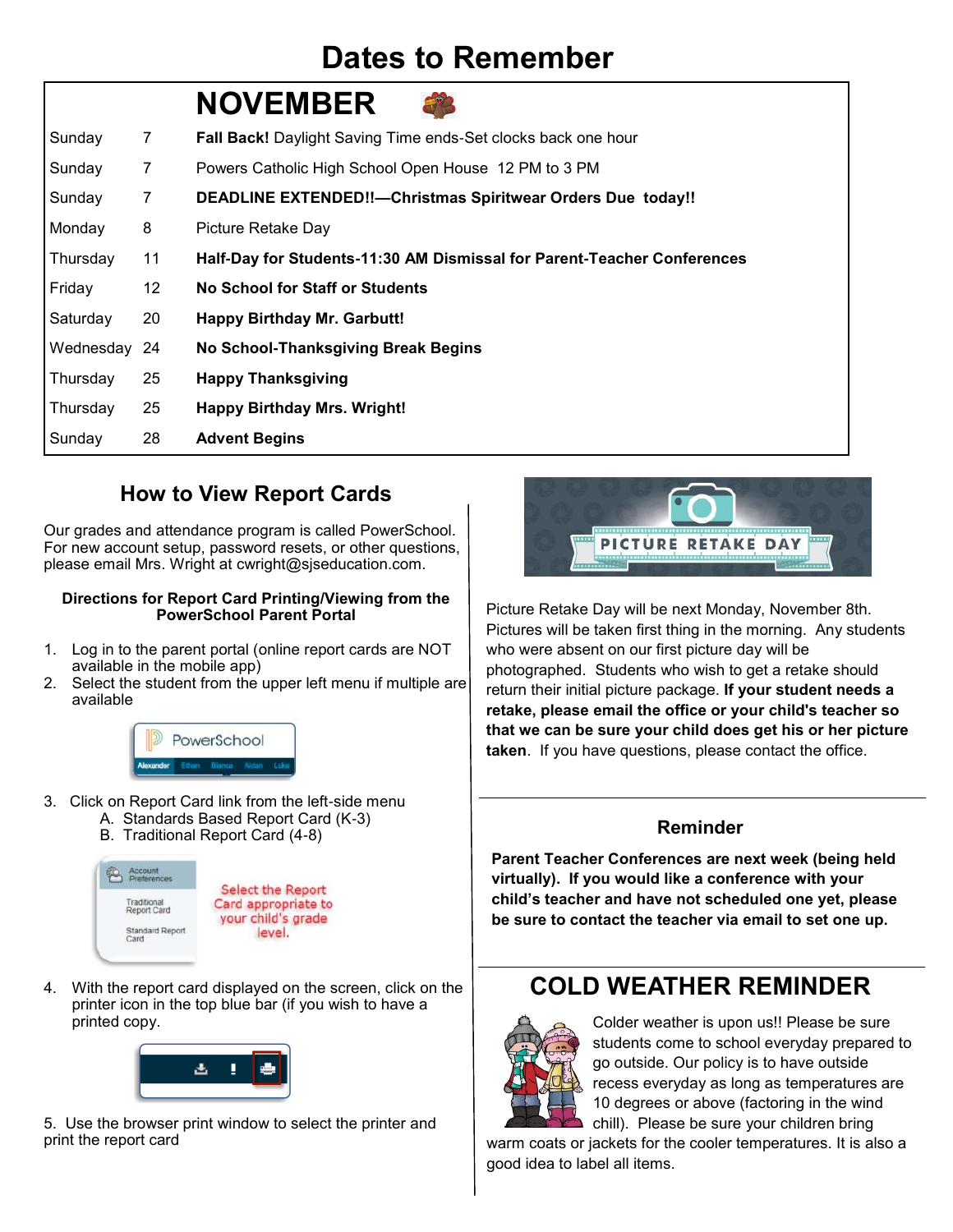### **Spiritwear**

We have restocked our new yellow and green tie-dye t-shirts in all sizes. Place your order today!



#### **Order your SJS Christmas Spiritwear Now!**

We are now taking orders for SJS Christmas PJs. Orders are being taken online. Please be sure to place your order by November 7th. Visit the spiritwear website [here](https://st-john-the-evangelist-catholic-spirit-wear.square.site/) for pricing details and to place your order.





#### **Save the Date**

The Education Foundation Annual Tree Lighting Ceremony will take place on December 1st. Please join us. Cookies and hot cocoa will be provided.





#### **8th Grade Fundraiser**

To raise money for the 8th grade Washington DC trip, our 8th graders are selling Christmas poinsettias. Poinsettias are sold for \$10 per plant. They come in red, pink or white

wrapped in holiday foil sold in a 6-inch pot. They make a perfect holiday gift or festive decoration. If you are interested in purchasing, please see an 8th grader in Ms. Feazel's homeroom class. Thank you and Happy Holidays!!

#### **Log Your Volunteer Hours**

To log your volunteer hours, go to our school website and click on the "Good Stewards" tab. Then, you can click on "Submit Parent Volunteer Hours." If you have questions, about how to log hours, please contact the office.



## **Athletics Update**

#### **Boys Basketball**

It is time to register for 5/6 grade and 7/8 grade boys

basketball. Registration forms are available in the school office and are also attached to this email. Registrations are due November 11th. A current sports physical dated April 15, 2021 or after is required. Fee to play is \$60. Practices will start the week of December 15th and games will begin after Christmas break.



We also are in need of basketball coaches. If you are interested, please contact Scott McPeake at 810-869-4344 or via email at gscottmcpeake@gmail.com.

Boys interested in playing may attend conditioning clinics starting the week of November 15th:

Mondays and Wednesdays: 6:40 PM—8 PM Saturdays: 10 AM to 12 PM Sundays: 4 PM to 6 PM

#### **Volleyball**

#### **St. John Green**

Tues 11/9 vs. Holy Family Blue 5PM @ Holy Family Sat 11/13 vs. St. Robert Blue 9AM @ Powers Sat 11/13 vs. Holy Family White 11AM @ Powers

#### **St. John Gold**

Tues 11/9 vs. St. John Vianney 6PM @ Holy Family Sat 11/13 vs. Holy Family Blue 10AM @ Powers Sat 11/13 vs. Holy Family Gold 12PM @ Powers

#### **Congratulations on a fun season to our SJS Football players and Cheer squad!**



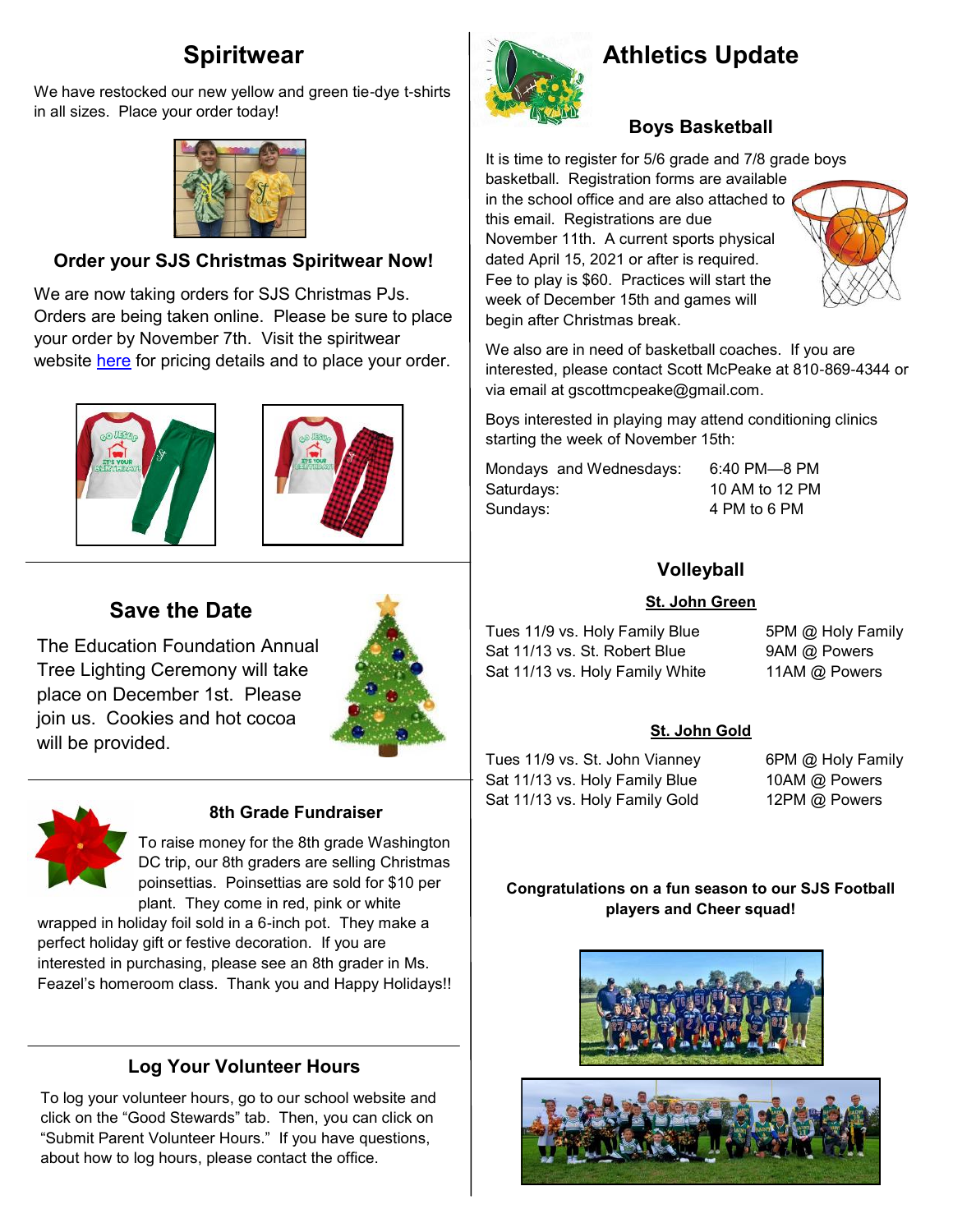

# **ON A PERSONAL NOTE...**

## **Prayers:**

For Gabriela Lesneski who is recovering from an illness.

## **Thank You:**

- To all who came out to participate in our Trunk or Treat Event.
- To the K of C, the PSA, the Education Foundation, and the parish Middle School Youth Group for helping support our Trunk or Treat Event.



## **PSA AUCTION NEWS**

### **The Big Game**

**Be sure to save the date for our PSA Auction to be held on February 5, 2022.** 



The 2022 Auction Sponsorship season is opening with an incredibly generous donation of \$10,000!!!! The LESNESKI FAMILY donates their corporate Sponsorship on behalf of the **Greater Michigan Oral Surgeon & Dental Implant Center** to kick off our February 5th, 2022 Auction titled, The Big Game! THIS IS BEYOND EXTRAORDINARY AND OUR TOP NOTCH "STANLEY CUP" SIZED SPONSORSHIP LEVEL. On behalf of the PSA, we were not expecting this unbelievable sponsorship and are extremely overwhelmed by your contribution. THANK YOU LESNESKI Family for supporting our school when your family needs our love and support more than ever. We thank you as a school, as fellow parents and as friends. To learn more about the Greater Michigan Oral Surgeon and Dental Implant Center please see their website. <https://greatermichiganoralsurgeons.com/>



Dr. Micheal Frey | Dr. Robert "Bobby" Lesneski

Flint Office: 5417 Gateway Centre Blvd, Flint, MI 48507 · P: (810) 424-0705